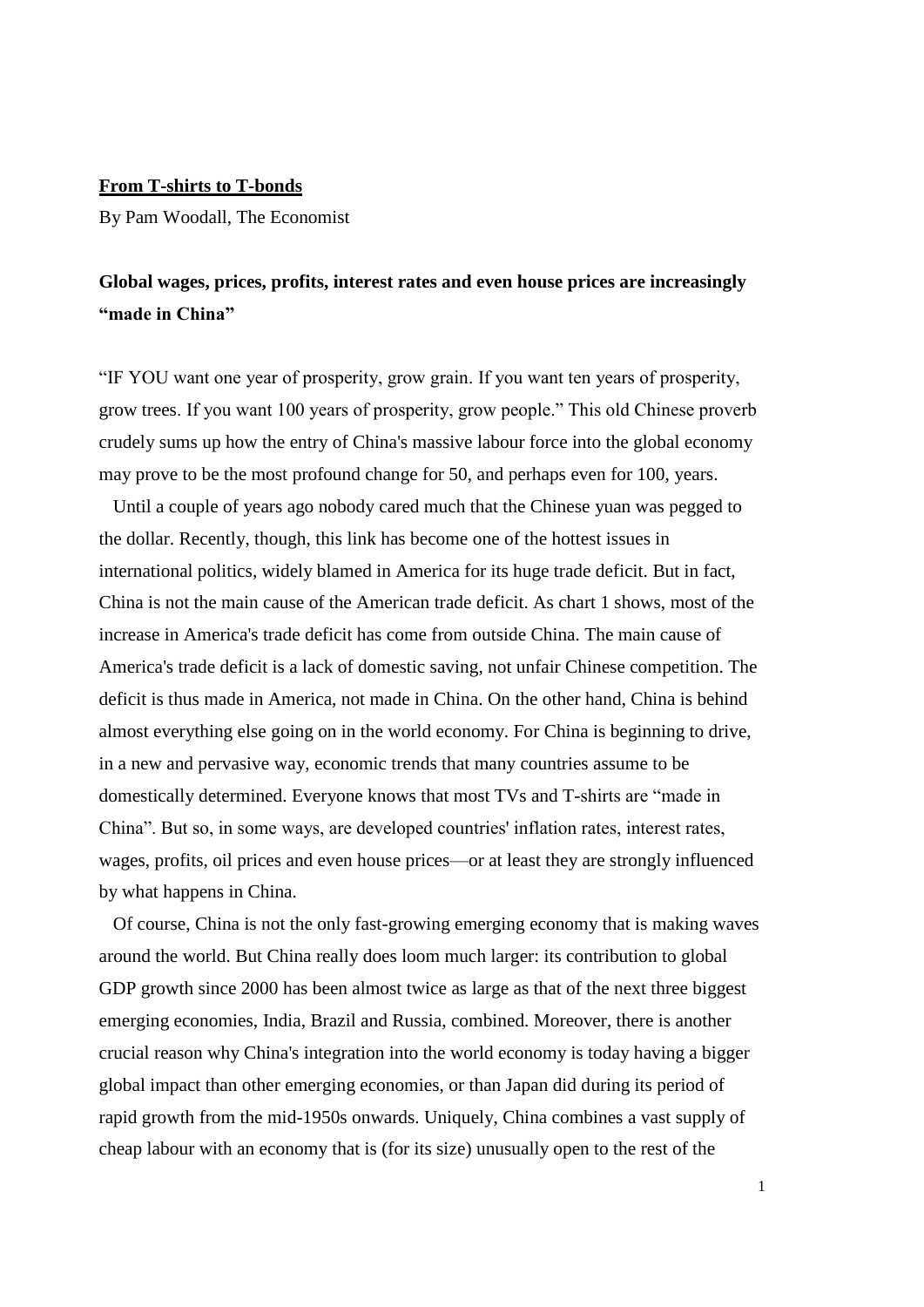world, in terms of trade and foreign direct investment. The sum of its total exports and imports of goods and services amounts to around 75% of China's GDP; in Japan, India and Brazil the figure is 25-30% (see chart 2). As a result, the dragon's awakening is more traumatic for the rest of the world.

 To view China's global impact mainly in terms of its exports and its trade surplus is to misunderstand, and to underestimate, the profound forces behind China's growing influence. China's growing influence stretches much deeper than its exports of cheap goods: it is revolutionising the relative prices of labour, capital, goods and assets in a way that has never happened so quickly before.

#### **Doubling the world's workforce**

Most analysis of China's growing importance focuses on its rising share of global output and exports. That, in turn, fuels fears that China is stealing production and jobs from the rest of the world. But this misses half the story. It is true that China's trade surplus has increased sharply this year—mainly because the government's efforts to cool fixed investment have cut back imports. But over the past decade, China's imports have risen at the same pace as its exports. So China is giving a big boost to both global supply and demand.

 China's impact on the world economy can best be understood as a "positive supply-side shock". Richard Freeman, an economist at Harvard University, reckons that the entry into the world economy of China, India and the former Soviet Union has, in effect, doubled the global labour force (China accounts for more than half of this increase). This has increased the world's potential growth rate, helped to hold down inflation and triggered changes in the relative prices of labour and capital.

 The new entrants to the global economy brought with them little capital of economic value. So, with twice as many workers and little change in the size of the global capital stock, the ratio of global capital to labour has fallen by almost half in a matter of years: probably the biggest such shift in history. And, since this ratio determines the relative returns to labour and capital, it goes a long way to explain recent trends in wages and profits.

 In America, Europe and Japan, the pace of growth in real wages has been unusually weak in recent years. Indeed, measured by the growth in income from employment, this is America's weakest recovery for decades. According to Stephen Roach, an economist at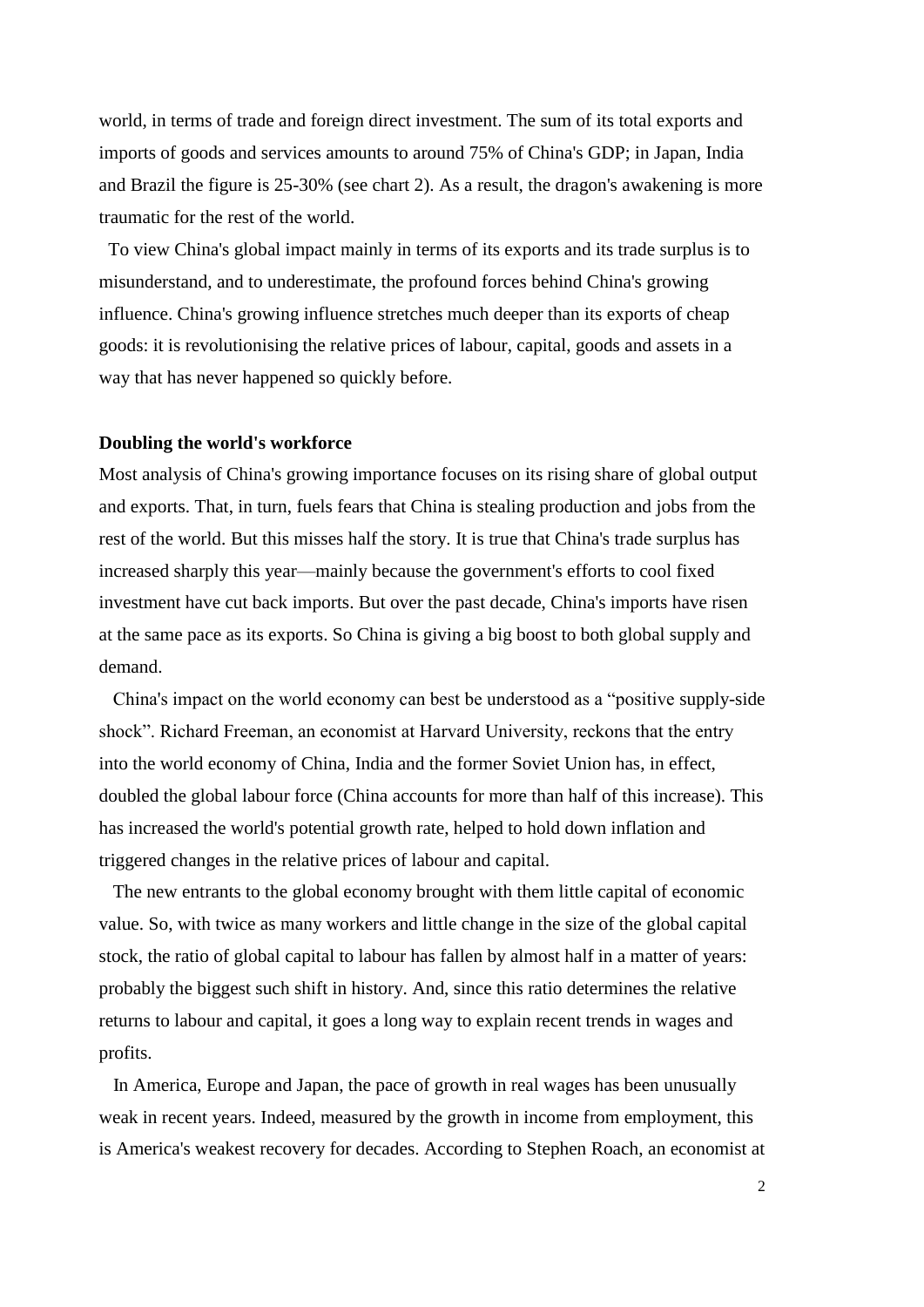Morgan Stanley, American private-sector workers' total compensation (wages plus benefits) has risen by only 11% in real terms since November 2001, the trough of the recession, compared with an average gain of 17% over the equivalent period of the five

previous recoveries (see chart 3). In most developed countries, average real wages have lagged well behind productivity gains.

 The entry of China's vast army of cheap workers into the international system of production and trade has reduced the bargaining power of workers in developed economies. Although the absolute number of jobs outsourced from developed countries to China remains small, the threat that firms could produce offshore helps to keep a lid on wages. In most developed countries, wages as a proportion of total national income are currently close to their lowest level for decades.

 The flip side is that profits are grabbing a bigger slice of the cake (see chart 4). Last year, America's after-tax profits rose to their highest as a proportion of GDP for 75 years; the shares of profit in the euro area and Japan are also close to their highest for at least 25 years. This is exactly what economic theory would predict. China's emergence into the world economy has made labour relatively abundant and capital relatively scarce, and so the relative return to capital has risen. It is ironic that western capitalists can thank the world's biggest communist country for their good fortune.

 China's main impact on the world economy is to change relative prices and incomes. Not only are the prices of the goods that China exports falling; the prices of the goods that it imports are rising, notably oil and other raw materials. China is already the world's biggest consumer of many commodities, such as aluminium, steel, copper and coal, and the second-biggest consumer of oil, so changes in Chinese demand have a big impact on world prices.

 China has accounted for one-third of the increase in global oil demand since 2000 and so must bear some of the blame for higher oil prices. Likewise, if China's economy stumbles, then so will oil prices. However, with China's oil consumption per person still only one-fifteenth of that in America, it is inevitable that China's energy demands will grow over the years in step with its income.

 There is currently only one car for every 70 people in China, against one car for every two Americans. That implies a huge increase in oil demand, which could keep prices high for the foreseeable future, because of scarce global spare capacity. China's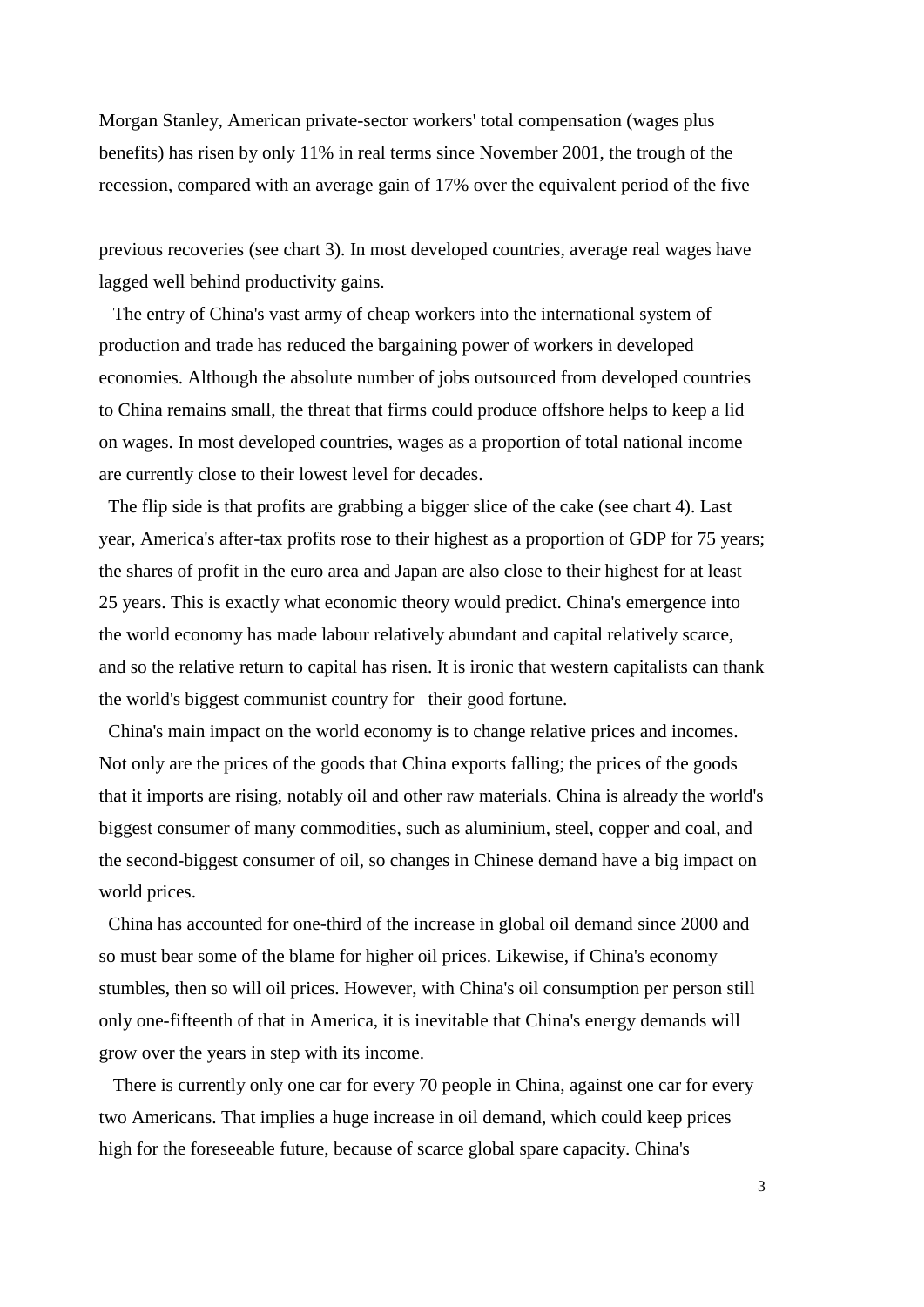consumption per person of raw materials, such as copper and aluminium, is also still low, so rising demand will continue to support commodity prices.

### **Cheap money**

Overall, the upward pressure that Chinese imports of raw materials have put on the prices of oil and other commodities has been more than offset by the downward pressure of Chinese manufactured exports. As a result, another important aspect of the China effect is low inflation.

 Central bankers like to take all the credit for the defeat of inflation, but China has given them a big helping hand in recent years. China's ability to produce more cheaply has pushed down the prices of many goods worldwide, as well as restraining wage pressures in developed economies. For instance, the average prices of shoes and clothing in America have fallen by 10% over the past ten years—a drop of 35% in real terms.

 A study by Dresdner Kleinwort Wasserstein reckons that China has knocked almost a full percentage-point off America's inflation rate in recent years. The 2% revaluation of the yuan last July was probably absorbed by Chinese manufacturers trimming their profit margins, rather than passed on into export prices. But Americans calling for a 25-30% revaluation may come to regret it: the result would almost certainly be faster inflation.

 As it is, China's reduction of inflationary pressures has allowed central banks to hold interest rates lower than they otherwise would be. Four years into its recovery, America's real short-term interest rates are only just positive, almost full two percentage-points below their average at the equivalent stage in previous recoveries since 1960. This is good news for borrowers, but some economists worry that the entry of China and other emerging countries into the global economy may have affected monetary policy in ways that central banks do not fully understand.

 In its latest annual report, the Bank for International Settlements (BIS) asks whether it is really desirable to maintain positive inflation rates when China is boosting the world's productive potential so dramatically and thus reducing the prices of so many goods. In other words, are central banks targeting too high a rate of inflation now that China has joined the global market economy?

 During the late 19th-century era of rapid globalisation, falling average prices were quite common. This "good deflation", which was accompanied by robust growth, is very different to the bad deflation experienced in the 1930s depression. Today, we would again have had "good deflation"—but central banks have instead held interest rates low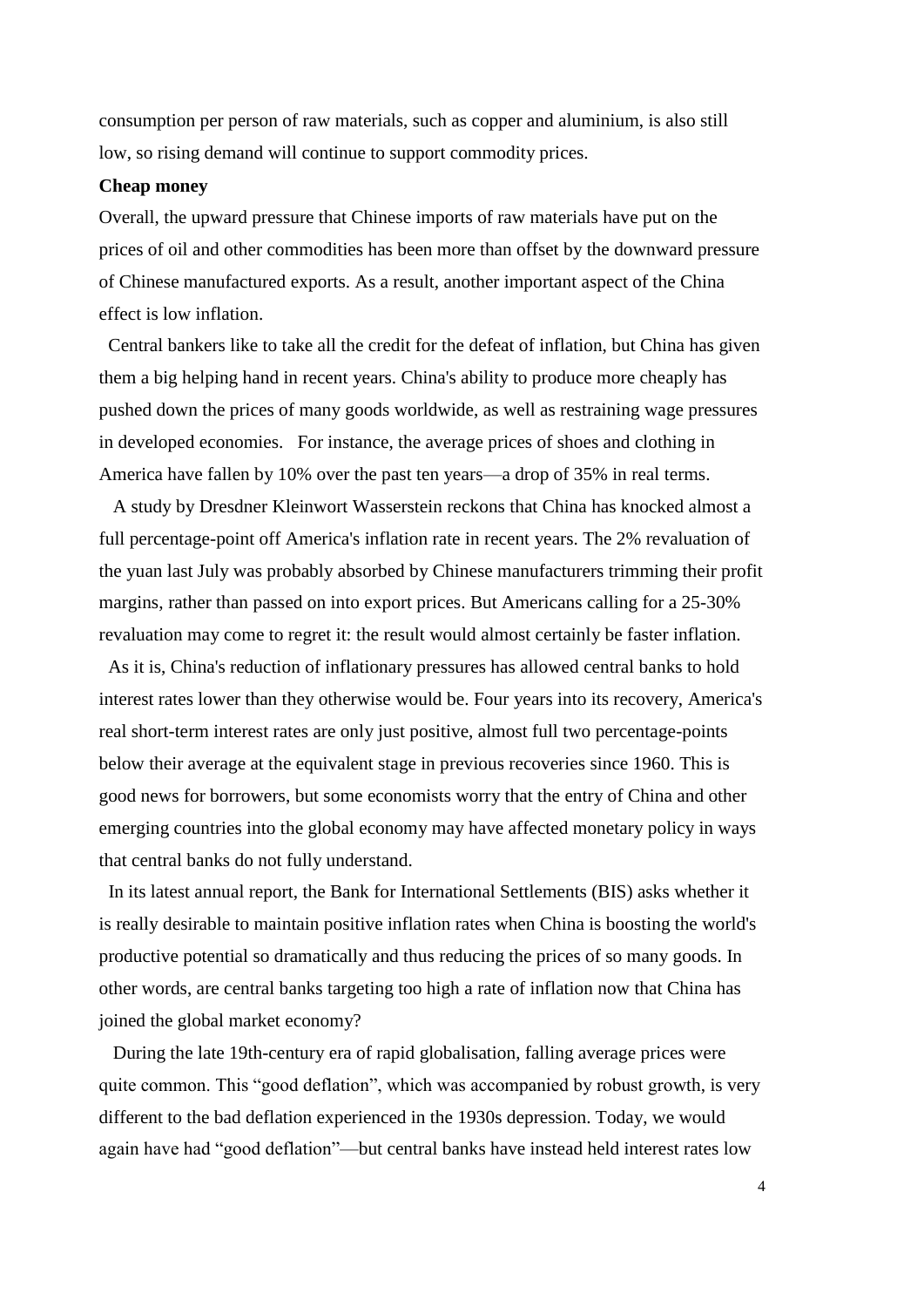in order to meet their inflation targets. The BIS frets that this has encouraged excessive credit growth.

 This echoes a fierce debate in the 1920s. At that time, a similar jump in the world's productive potential (then caused by technology-driven productivity growth) was reducing manufacturing costs. Some economists suggested that, in such circumstances, overall price stability might be the wrong policy goal. Instead, they argued, average prices should be allowed to fall to pass the productivity gains on to workers and consumers as higher real incomes. But just like today, monetary policy prevented prices from falling. And an overly loose policy then inflated the late-1920s stockmarket bubble.

 The Austrian school of economics offers perhaps the best framework to understand what is going on. The entry of China's army of cheap labour into the global economy has increased the worldwide return on capital. That, in turn, should imply an increase in the equilibrium level of real interest rates. But, instead, central banks are holding real rates at historically low levels. The result is a misallocation of capital, most obviously displayed at present in the shape of excessive mortgage borrowing and housing investment. If this analysis is correct, central banks, not China, are to blame for the excesses, but China's emergence has indirectly caused the problem.

 Not only has China's disinflationary impact caused low short-term interest rates, but China is also partly responsible for the low level of long-term bond yields. To prevent its exchange rate rising against the dollar, China has been the biggest buyer of American Treasury bonds over the past year. In the 12 months to September, its foreign-exchange reserves increased by \$250 billion, to \$769 billion, of which about three-quarters are in dollars. This has also kept global capital costs artificially low.

#### **Who calls the shots?**

For many decades, global monetary policy has been set in Washington. When the Fed raised interest rates, global monetary conditions would tighten. Today, however, thanks in part to China's purchases of T-bonds, low long-term bond yields have offset the rise in American short-term interest rates over the past year. The yield on ten-year bonds is still lower than before the Fed started to lift interest rates in June 2004. America's sovereignty over its monetary policy has therefore been eroded, with a given rise in short-term rates producing much less monetary tightening than in the past. To that extent, global monetary policy is increasingly being set in Beijing as well as in Washington.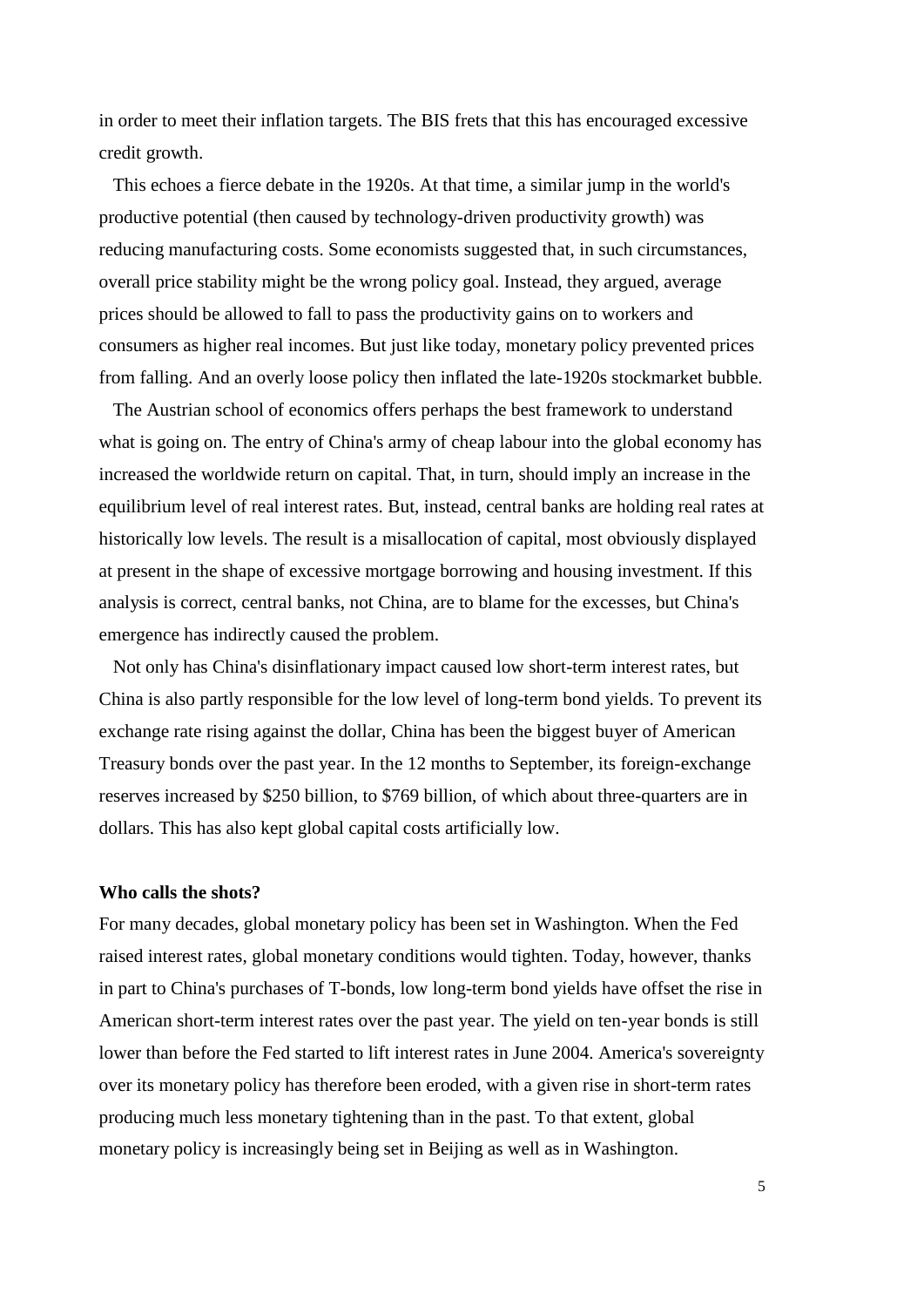By helping to hold down interest rates in rich economies, China may have indirectly created a global liquidity bubble. Total global liquidity last year rose at its fastest pace in three decades after adjusting for inflation. This excess liquidity has not pushed up conventional inflation (thanks to cheap Chinese clothes and computers), but instead it has inflated a series of asset-price bubbles around the world. Thus, pushing this argument to its limit, it could be said that the global housing boom is indirectly "made in China". Not only has China played a role in holding down short-term interest rates, but the People's Bank of China has also supported America's mortgage market by buying vast amounts of mortgage-backed securities.

 What does the breaking of the yuan's peg to the dollar, announced in July, mean for bond yields? The revaluation of the yuan against the dollar has so far been trivial, but this might be the beginning of the end of what has been dubbed the "revived Bretton Woods" system of fixed exchange rates, under which China and other Asian countries have bought billions of dollars in foreign-exchange reserves to hold their currencies steady against the greenback. If the switch from a dollar peg to a currency basket causes China gradually to reduce its new purchases of dollar assets in favour of other currencies, then American bond yields will rise and badly hurt America's economy. Having played a hand in inflating America's housing bubble, could China now prick it by pushing up mortgage rates, which are closely tied to long-term bond yields? The fate of American house prices could thus be determined by unelected bureaucrats in Beijing rather than the unelected central bankers of the West.

 This article has argued that global inflation, interest rates, bond yields, house prices, wages, profits and commodity prices are now being increasingly driven by decisions in China. Indeed, a recognition of China's profound and widespread impact on the world economy explains various current economic puzzles. Take, for instance, the oil price. Since the beginning of last year, oil prices have doubled, yet in contrast to previous oil shocks, inflation rates remain low and global growth robust. The answer to this riddle lies is China. To the extent that oil prices are driven up by strong Chinese demand rather than, as in the past, an interruption of supply, they are less likely to hurt global growth. And the impact of higher oil prices on inflation has been partly offset by falling prices of all sorts of goods from cameras and computers to microwaves and bicycles—thanks to China.